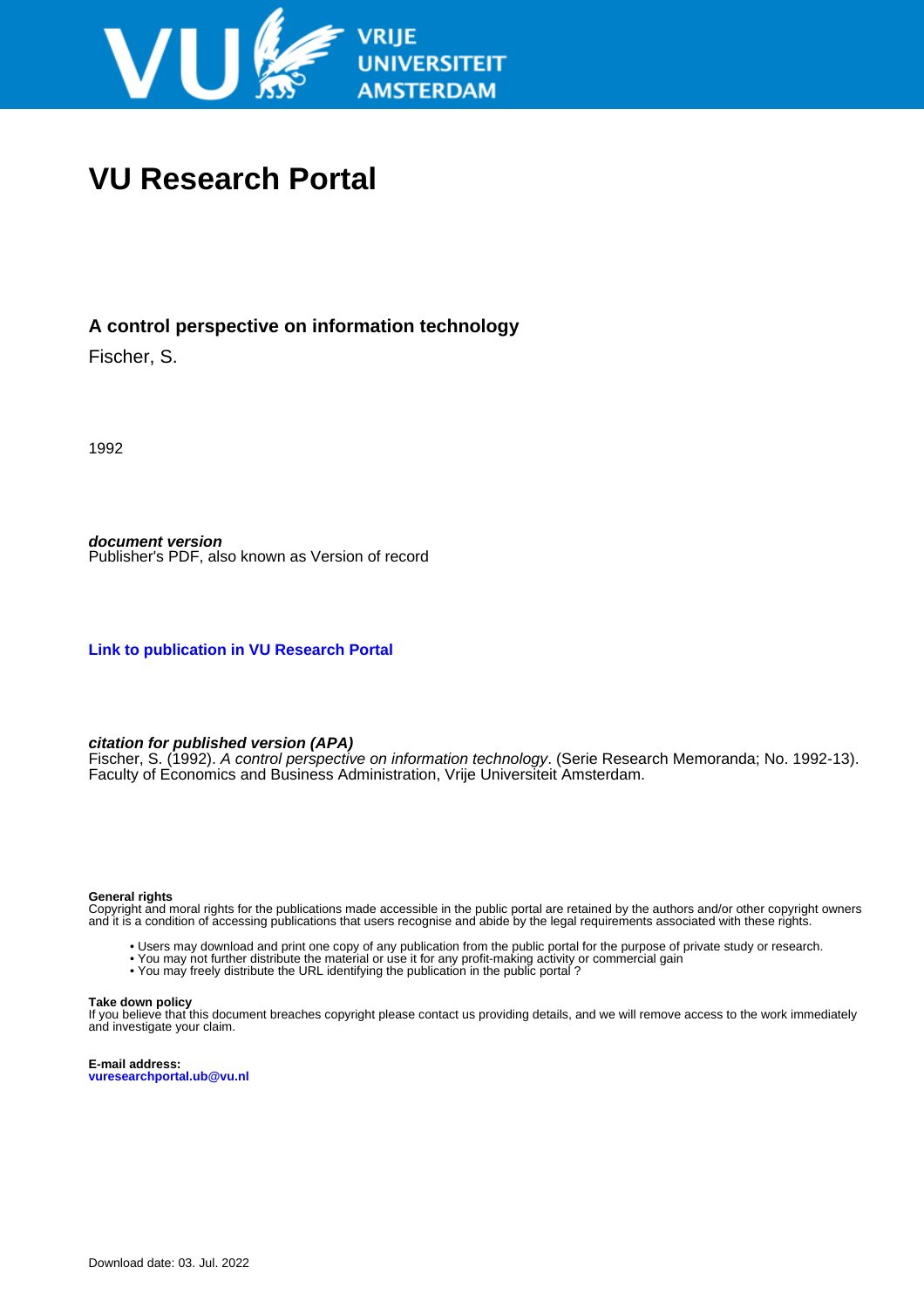$ET$ 

نزد

ð,

ý

Faculteit der Economische Wetenschappen en Econometrie

# Serie Research Memoranda

# A Control Perspective on Information Technology

Sven J. Fischer

Research Memorandum 1992-13 april 1992



 $\frac{\Delta}{2\pi}$ 

# vrije Universiteit amsterdam

ij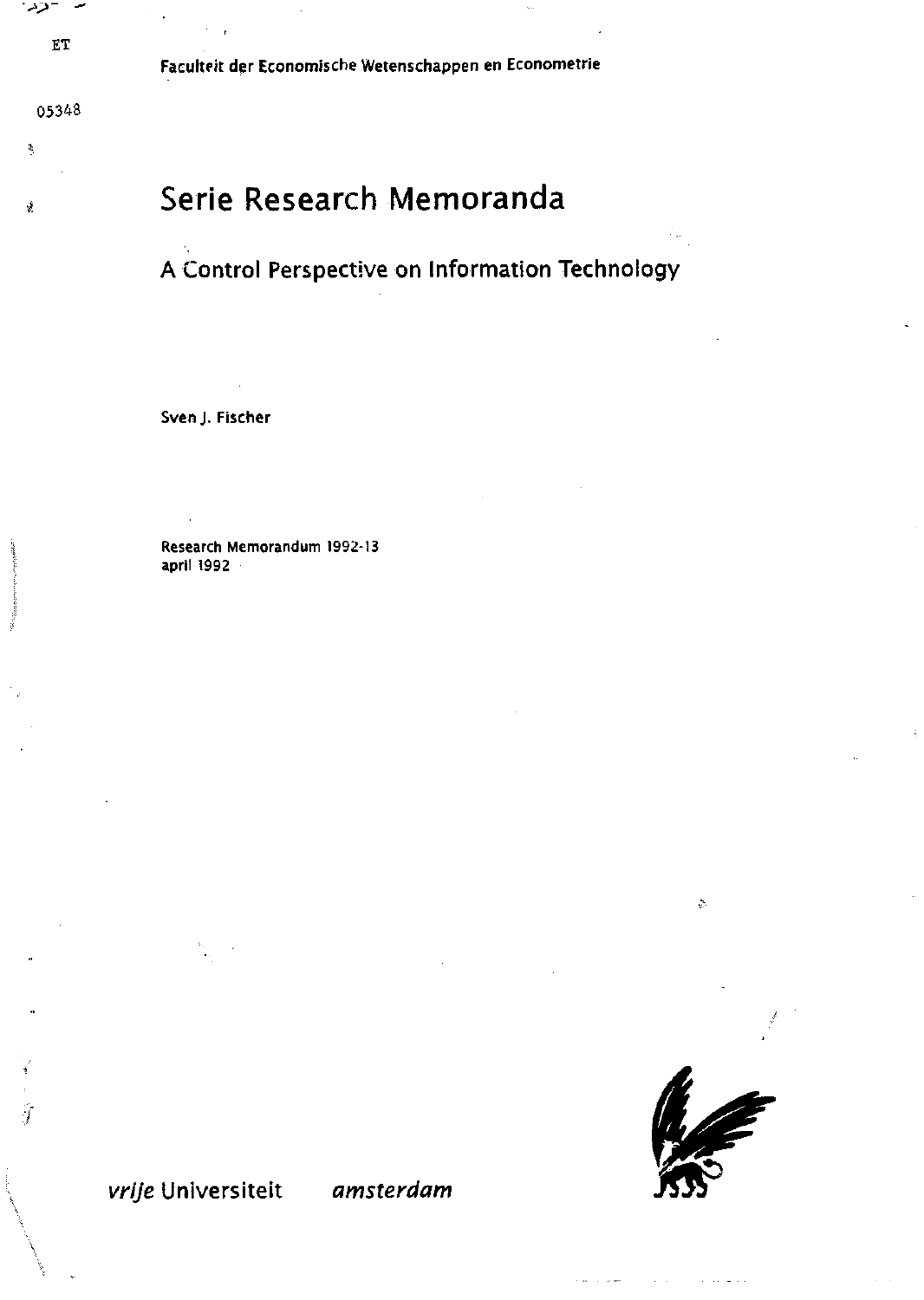#### **A CONTROL PERSPECTTVE ON INFORMATION TECHNOLOGY**

# **Sven J. Fischer Faculty of Economics and Econometrics Department of Information Systems Vrjje Universiteit Amsterdam**

*A lot ofproblems with respect to use of IT and development of information systems stem from the lack of proper control of the IT function of organizations. Jüst like other business*  functions, a control system has to be developed for the IT function. This paper discusses *control aspects of IT, and how these aspects can be used to build a control system for the IT* function. This control system has to be flexible, and growth towards such a system should take into account all levels of control, not just one level.

#### **INTRODUCTION**

Planning for and use of information technology (IT) are still key problem areas for management. The rise in methods and techniques has not changed this. This lack of success is visible, for example, in the still existing software crisis (see Vinig [1991], McClure [1989]), the need with measuring the potential benefits of use of new IT and developing information systems (see, for example, CASE Strategies [1991], EDP Analyzer [1991]), and the notion that IT "is a two-edged weapon which may prove a blessing or a bane to the user depending on the skill and insight with which he handles it" (Van Waes [1991], see also Darton and Giacoletto [1989]).

A great deal of research is carried out in planning for IT, also strategie planning. But what is the use of planning when we are not capable of ensuring that the planned IT is properly used? The other way around, what is the use of introducing high quality IT in the organization when we are not sure we do have the proper planning procedure for IT? Based on the statements above, it can be concluded that planning for and controlling information technology are related, and proper management of the IT function requires this interrelationship to be made explicit.

The concept of control systems, as described by Anthony [1965, 1984] allows the interrelationship to be clearly defined. Thus, these concepts offer the possibility to overcome the problem areas of the IT function. Whatever business function is to be performed, it should be managed and controlled, even if it is the IT function.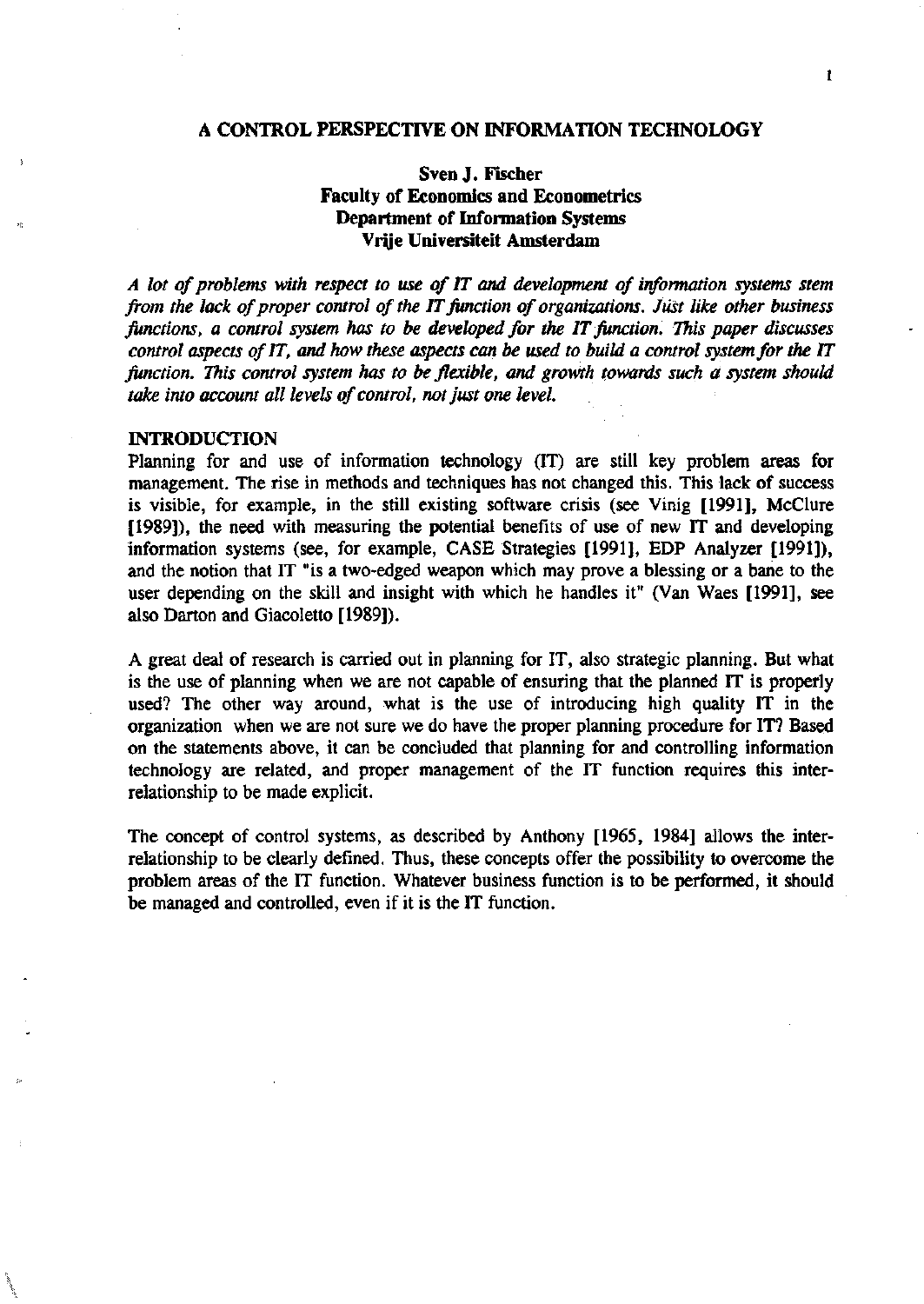In this paper the IT function is discussed from the perspective of management control systems. This allows a critical look at theories regarding the IT function. It also allows the definition of a control system for the IT function, and the definition of a model for implementing such a control system. Because this control system deals with IT, it should not only be formal, but also flexible to allow the control system to adapt to the rapidly changing field of IT. Section 2 of this paper discusses the concepts of control based on the work of Anthony [1965, 1984]. Section 3 analyses research literature based on these concepts. Aspects of control are visible in literature on information systems research (see Van Schaik [1965], Nolan [1974, 1978]), but also in literature on computer science and software engineering (see Humphrey [1987]). Viewed from the control perspective these models contain some serious flaws, that can be extinguished by taking into account all levels of planning and control. Section 4 defines a control system for the IT function and, more important, how an organization should grow towards such a system. In order to survive in a dynamic environment, organizations need to build a control system for the IT function, which addresses the task control aspect and aspect of management control and strategic planning. Organizations must follow a parallel growth path that addresses the aspects in order to implement a flexible control system. Flexibility requires that organizations must pay attention to new organizational structures, simulation new technology and simulation of new information systems. Fihally in section 5 research recommendations will be given.

## CONCEPTS OF CONTROL SYSTEMS

Organizations need to know what to do and what not to do. This is a task for management of the organization, resulting in *strategies* for attaining the goals of the organization. These strategies consist of *policies* to guide ways of action and broad *programs* of activities to pursue goals. But management also needs to know if the people in the organizations do what they are supposed to: this is the process of *control.* Control refers to guiding a set of variables (machines, people, equipment) towards an objective or goal (see Anthony [1984]).

Three different types of control processes exist, corresponding to different levels in the organization: strategie planning, management control and task control. Strategie planning is the process of deciding on the goals of the organization, and the formulation of broad strategies to be used in attaining these goals. Management control is the process by which management ensures that the organization carries out its strategies. The third type of control process, task control, is the process of assuring that specific tasks are carried out effectively and efficiently.

A control system covers all three processes of planning and control. The three control processes are related, and therefore a control process can only function properly when all control processes are functioning. More specifically, a strategie control system is only useful when management control and task control are functioning. It can be argued that a task control can be efficient even without management control and strategic control, but identifying new ways of performing task control and performing tasks clearly will not take place. So without management control and strategie planning a task control system can be efficiënt, but not effective.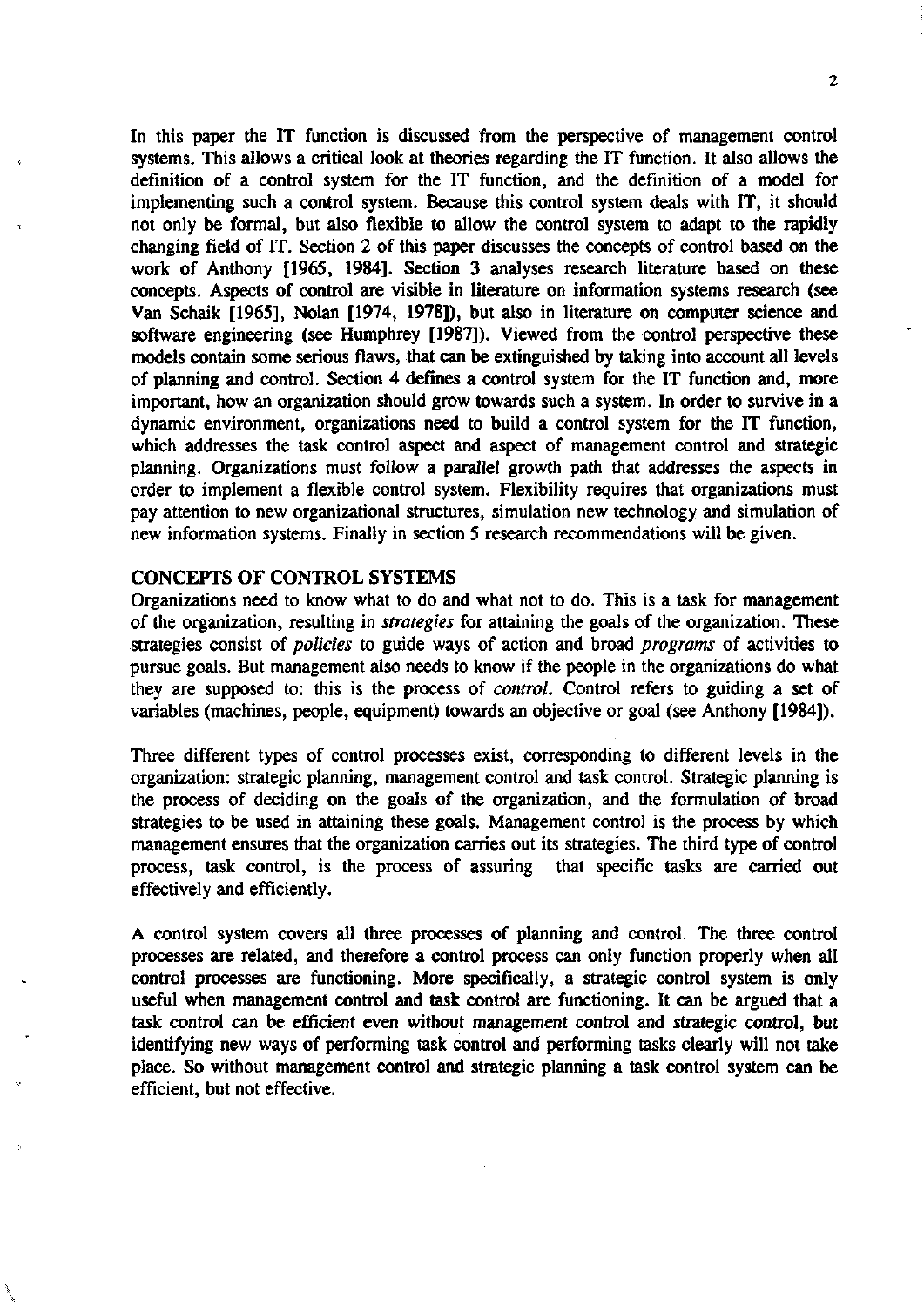### THE CONTROL SYSTEM PERSPECTIVE IN LITERATURE ON IT

The concept of control system and levels of planning and control in organizations sterns from management accounting literature. In this section, it is discussed that it is almost never applied to the IT function. Most of the levels are addressed in literature, but combining and analyzing the levels based on the control concept has not yet occurred.

### **The Management Control and Strategie** Perspective in **literature on** IT

The body of research on management control and strategie planning for IT is extensive. Not only are numerous articles written concerning the issue of information planning and strategie information planning, research with respect to implementing information systems (which is part of management control of IT) is also elaborate (see, for example, Theeuwes [1990], Van Schaik [1985], Martin [1982], Hopstaken et. al. [1990]). Although the planning concept of Anthony sometimes functions as starting point for frameworks for information planning, the link between information planning and the concept of Anthony tends to deteriorate very rapidly (see for example, Theeuwes [1990], Martin [1982]). Of the frameworks for information planning, only Van Schaik [1985] stresses the importance of planning and control of the IT function just like other business functions.

Van Schaik developed a model for a management system for the IT function. The focus of the model is on the aspects of management control and strategie planning. One of the interesting features of the model is that it describes the relation of Nolan model to the concepts of Anthony. By relating the concept of planning and control to the Nolan stage model, the process of implementing the system becomes visible. Task control is the fïrst process to be implemented, then management control, and fmally strategie planning. So, the implementation process of the management system is a bottom-up process.

Nevertheless, the model of Van Schaik still suffers from a serious flaw. As can be concluded from figure 1, growth in task control, management control and strategie planning is assumed to be sequential. But since task control for the IT function is concerned with development and maintenance of information systems and services, Van Schaik assumes that strategic planning and management control can only be used when we have systems development, maintenance, and services under control.



*Figure 1. Anthony/Nolan overlay (source: Van Schaik [1985])*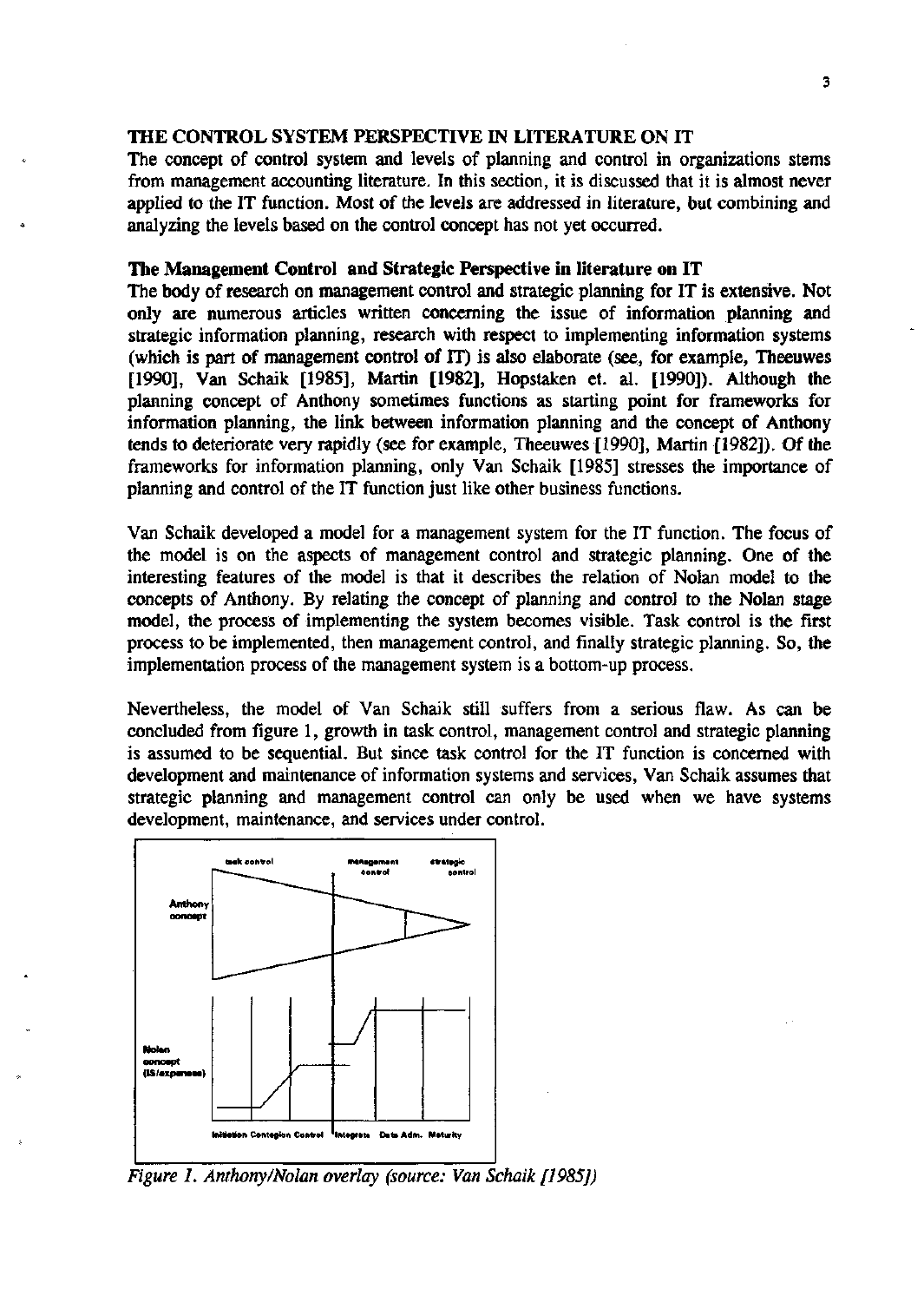As discussed at the end of section *2,* strategie control can not be implemented when management control and task control are not functioning, because there is no mechanism to introducé the defined strategy. Also, a task control system without management control or strategie control is likely to be ineffective. For the IT function, this is even more important, because the environment is so dynamic that once new technology is installed, it already is not the most effective any more. Trends in IT are too dynamic to make the assumption of installing a task control system for the IT facility based on one type of technology. Task control is under continuous pressure of changes in technology, and its dangerous to try to install a formal task control system when the way of developing and maintaining systems may be out of date once it is installed. IT changes the nature of planning and control (see Rockart and Short [1989]).

It can be concluded growth in task control and growth in management control and strategie planning are related growth processes, parallel processes, and should not show a sequential growth process. Of course, an organization must start to built a task control system because starting to built management control is useless. But even before this task control system is installed, the organization should be aware of the importance of management control and strategie planning for the IT facility. Thus, once a task control system is completely installed, the management control and strategie planning already have to be mature enough to adapt to changes in IT (see figure 2). The ideal growth path for managing the IT function should be a path in which all levels of planning and control have the same importance, or in which strategic and management control is one step ahead of task control. When strategic planning and management control get too much attention, the total control system is ineffective because developing and maintaining systems are not controlled, and thus, not properly functioning. When the emphasis is on task control, the control system is likely to become static, resulting in missed strategie opportunities, and the danger of relying on outdated IT.



*Figure 2. Parallel growth in the three levels of planning and control*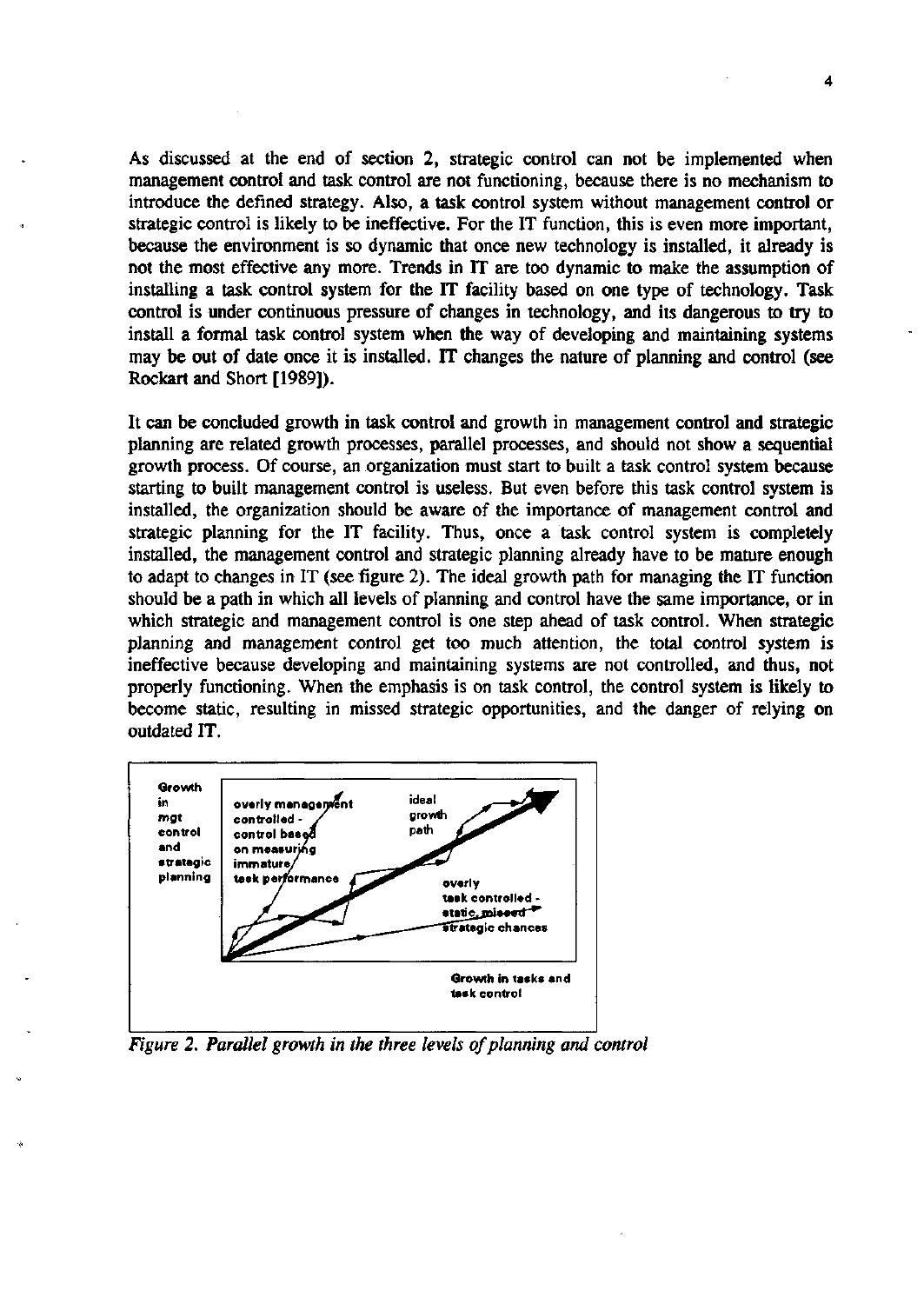#### The Task Control Perspective in literature on IT

The task control perspective focuses on operational level processes. This level is directed towards planning and control of individual activities and tasks within the framework of given resources. According to the model of Van Schaik, this level deals with development and maintenance, administration services, information services and the daily and weekly control of these operations (information services include the production and distribution of information). Of these activities, development and maintenance get the most attention in literature (see, for example, Humphrey [1989], Thompson [1991]).

Although the aspects of task control largely belong to the domain of computer science, installing a proper task control function until recently has not received much attention. With the introduction of new software technologies like CASE, the first attempts to describe the installation of task control were made. Of these attempts, the Maturity Model (see, for example, Humphrey [1987, 1989], Paulk et. al. [1991], Weber et. al.[1991]) is the most generally known and widely accepted. The following discussion will focus on this model, but similar discussions can be held for the other models (for example, ISO Standard EN29001). The Maturity Model holds two basic assumptions: the process of developing and maintaining software can be defined, managed, measured and progressively improved, and the quality of the software products produced is largely determined by the quality of the process which produces them (see Thompson [1991]). The model describes five phases of growth organizations must pass to attain a 'mature' level of performing tasks and task control.

The Maturity Model is widely used in practice for technology assessment. Nevertheless, just like the model of Van Schaik, the Maturity Model has some serious limitations. Most of the limitations are related to the assumptions of use of software technology itself: an example is the assumption that CASE-technology should not be used before phase three of the model (for a discussion of these types of limitations, see Bollonger and McGowan [1991], Thompson [1991]). But beside these inherent problems, there is another serious limitation. The Maturity Model is heavily influenced by factory models and measurement of processes, based on the theories of Juran [1988, 1989] and Deming [1986]. Thus, the 'mature' phase of the Maturity Model is based on a 'software factory' model: in which every aspect of the software process (development and maintenance) should be measured. Only after such a control systems is installed, an organization can become 'innovative'. Just like the model of Van Schaik, the assumption makes the Maturity Model too static, in that radical changes in IT, as they occur nowadays, can not be coped with. The model lacks the link to the organization: management control and strategie planning. The Maturity Model demands a formalized and documented task control system, not a flexible control system. Flexibility requires proper mechanisms to assess impact of new systems developed, and impact of new technology. Although the issue of new technology is addressed in the 'Mature' phase of the Maturity Model, when issues of management control and strategie planning are not addressed, tasks and task control remain flexible only to a limited extend. Strategie aspects and aspects of impact of new IT remain unaddressed. Also, with the rise in software technology, the software process can be automated to a large extend. This should result in a shift towards the problems surrounding the systems that are developed and the use of IT itself: thus, the *service* aspect instead of *development and maintenance of systems* should be addressed. But the Maturity Model doesn't address this issue.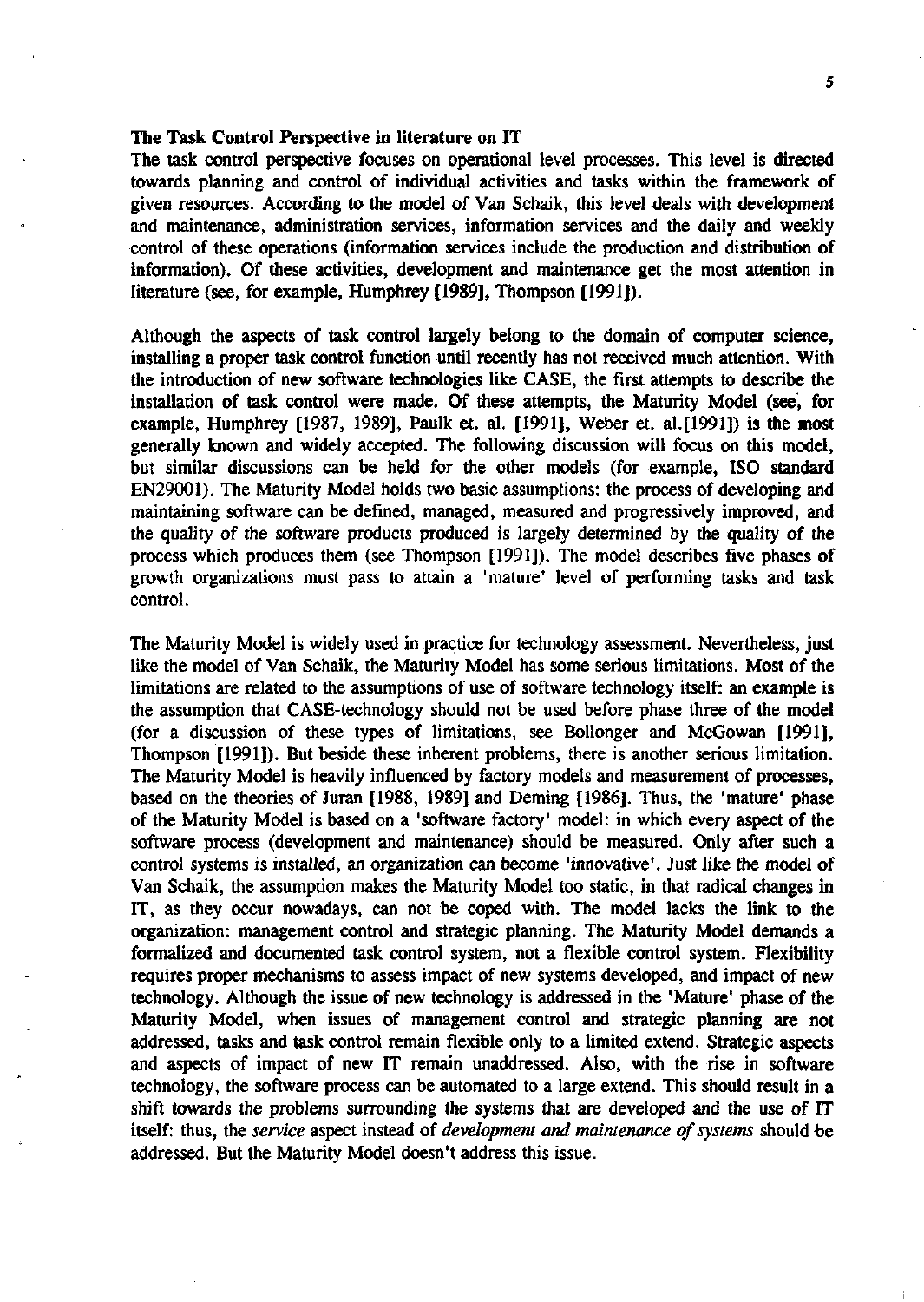#### Solving problems by use of the control concept

Several limitations were identified in models describing task control as well as in models describing strategie and management control. The main flaw of the models addressing strategie and management control is the lack of concepts of task control. Task control isn't worked out completely, and even when it is worked out, it is assumed that problems of task control can be easily solved. For example, Van Schaik [1985] assumes that after the first three phases of the Nolan stage model, the problems of task control, i.e., systems development, are solved.

On the other hand, models describing task control are limited to the systems development and maintenance process, not to the services based on IT. The main model describing task control with respect to systems development and maintenance, the Maturity Model, shows the most serious flaws of these models: the models are very static and do not make any assumption on organizational growth in strategie problem solving or management control. A lot of models are based on the principles of 'software factory' (see Bollonger and McGowan [1991], also for a discussion of the concepts of software factory).

Thus, the main problem of all models is that interrelationship between, on the one hand, strategie planning and management control, and on the other hand, task control, is not taken into account. And even when it is taken into account, it is assumed that growth in each of these control processes is sequential, but the dynamic aspects of software technology require a parallel growth in each of these levels of planning and control. In addition, aspects of flexibility, as described in management literature (see for example, Rockart and Short [1989], Malone and Rockart [1991], Dichter [1991], Drucker [1988], Reich [1987], Hauptman and Allen [1987]), and services based on IT are not addressed. No attempt is made to extend management concepts on flexible organizations, characterized by for example adhocracy, decentralized responsibility, and team responsibilities, to the IT function. This issue will be discussed in depth in the next section.

#### TOWARDS A CONTROL SYSTEM FOR THE IT FUNCTION

Because the IT function has to be controlled just like any other business function, a control system for the IT function is needed (see Van Schaik [1985]). When a control system for the IT function is implemented in an organization, an organization is capable of planning, controlling and using IT and information systems in a better way. Planning, controlling and using IT improves when all aspects of control are taken into account (see the discussion in the former chapter). By taken all aspects of planning and control into account, not only each of these aspects is improved, but also attention is paid to the interaction of these aspects. In this chapter, the outline of a control system for the IT function is discussed. This control system is characterized by four aspects of flexibility. Next, it is shown how to implement such a control system, by taken all three aspects, i.e. the three levels, of planning and control into account.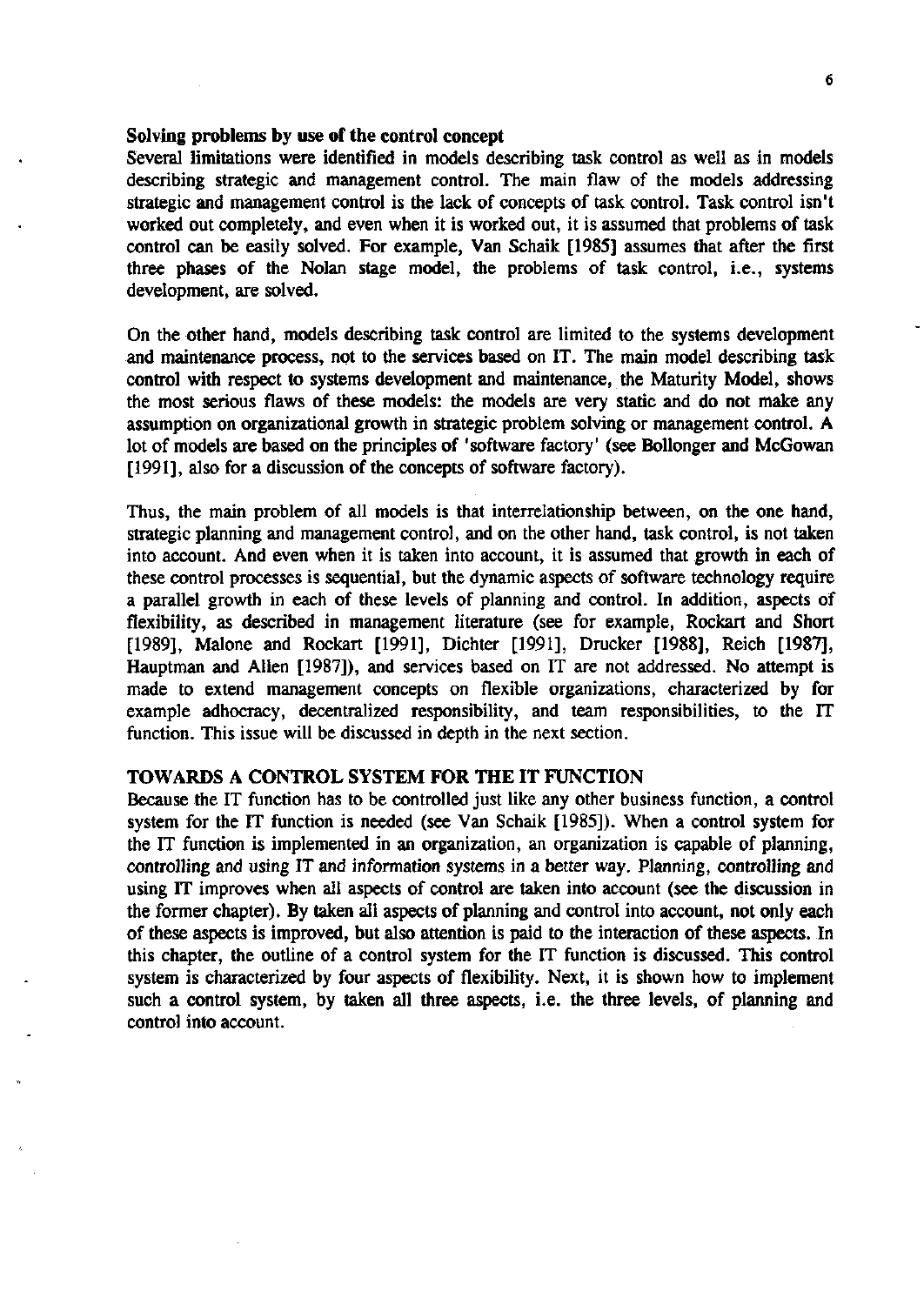## The mature level of IT function

The IT (EDP) organization should become a responsibility center (see Van Schaik [1985]). As a business, it should provide a high-quality service to a customer at a fair price. Thus, the IT organization should cover all levels of planning and control. These levels range from strategie planning , management planning and control to task control and the tasks itself. In other words, the levels range from information strategy planning, project and service planning, short term project planning, control of information systems development and services, to developing and maintenance of information systems and services (See Van Schaik [1985]).

However, becoming a responsibility center is not enough. With current state of technology, and the strategie nature of IT, the control system should not only be formal, but also flexible. Flexibility requires at least the formalization of four key issues, issues that address all three levels of planning and control:

- simulating possible use in IT, not only for the IT organization, but for the organization  $\ddot{\phantom{0}}$ as a whole.
- simulating possible use of new information systems for the organization as a whole (i.e., workplace simulation).
- shift in attention towards IT Services instead of IS development and maintenance.
- incorporating a flexible organization structure for the IT (EDP) organization, e.g. delegation of responsibilities, teamwork, flexible tasks instead of documented procedures.

At the strategie level, simulating possible uses of IT and information systems allows for a flexible information planning process. Flexible management control can be initiated by restructuring the IT organization to allow for a flexible organization structure. This aspect also allows for flexible task control, as does the aspect of IT Services. A control system for the information business that has flexible strategie planning, flexible management control and flexible task control will be called a Flexible IT Control System (FISC).

#### Growth towards a flexible control system

Not only the ideal situation (a flexible control system) is important. It is also important to know how to reach it. A growth model has to be defined, phases corresponding to the level of maturity of the information systems control system. This growth model should make clear the growth in task control and in strategie planning and management control. As discussed in the former section, sequential growth (first task control, than management control and strategie planning) is not possible due to the dynamic aspects of IT, and the dynamic business environment.

Thus, the model describing how to implement a FICS should assume a parallel growth path as discussed earlier. To describe two parallel growth processes the interrelation between the two should be defined very carefully. Phases of growth in task control and phases of growth in management control and strategie planning should be defined. The phases of the Maturity Model can be used for phases of task control, and the phases of growth in the model of Van Schaik can be used for the other dimension. Both these dimensions should include the aspects of flexibility as mentioned in the former paragraph.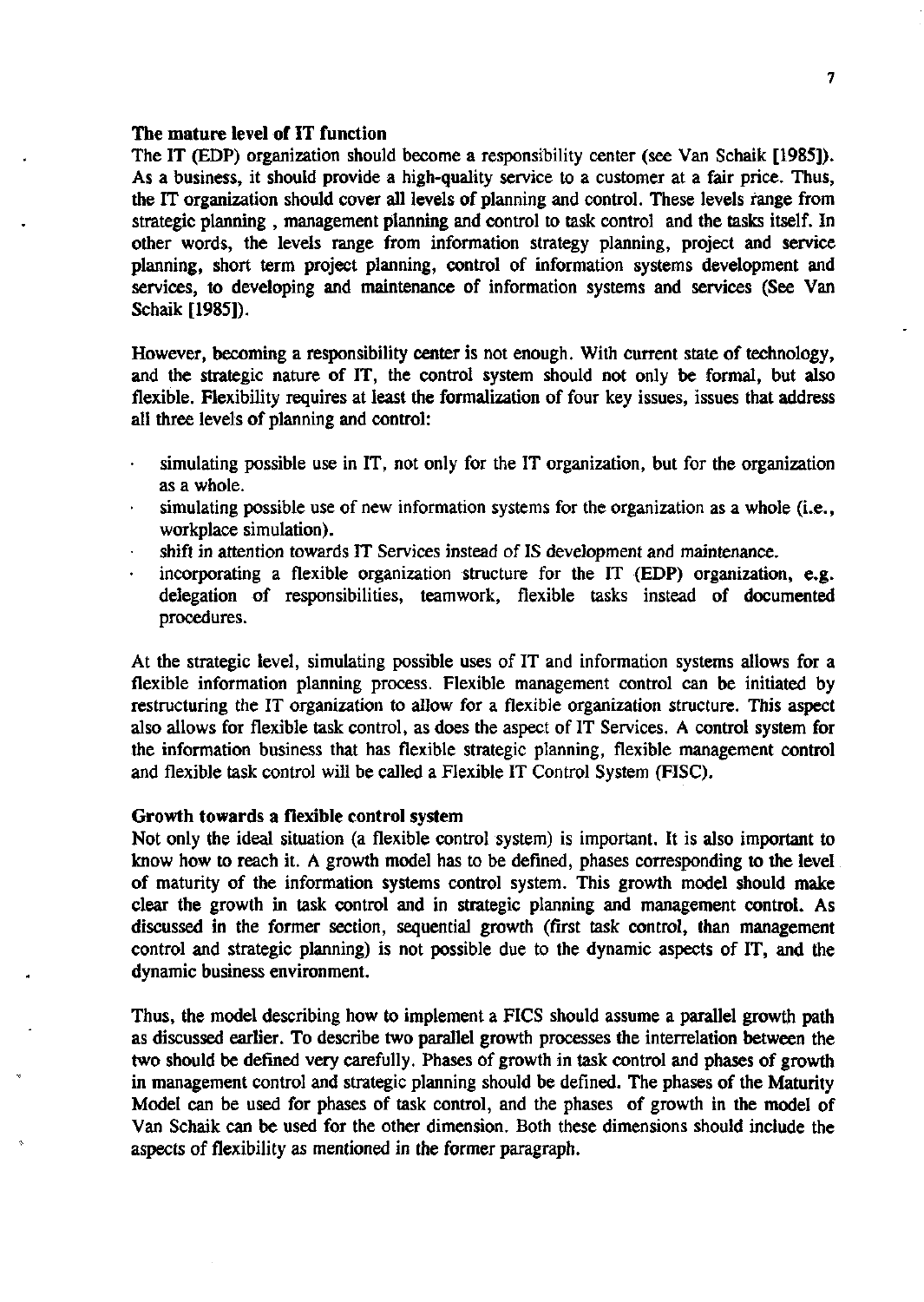Figure 3 shows the model resulting when growth in task control, management control, strategie planning are combined. Based on each of the aspects a set of 7 phases can be identified, which organizations may pass to arrive at a FICS. The lines 'a' and 'b' in the diagram are border lines in organizational adoption of strategie planning, management control and task control. Research on the state of software engineering practice shows that most organizations are at levels 1 and 2 of the Maturity model and almost none at the higher levels (see Humphrey [1989], Thompson [june 1991]). On the other hand, research on the current IS profile of U.S. companies shows that most organizations are at the Integration and Data phases of the Nolan stage model. This implies that most organizations have installed a proper management control system. Thus, these organizations are at the Control and Planning phases of the MIS Growth model (see Li et. al., [1991]). From this it can be concluded that companies tend to grow in developing and controlling IT somewhere between lines 'a' and 'b' in the matrix. Progress of organizations outside these borders is not unlikely or impossible, but based on current research no organizations tend to grow beyond these borders.



*Figure 3. A model describing growth in levels of control of the IT facility* 

A proper trajectory, based on the parallel growth in task control, management control and strategie planning, will consist of the following phases:

- **Control Startup** (CS) this phase represents the organization that is at an initial level of use of IT. The organization isn't much interested in the use of the 'new' technology, the priority lies with the control of resources.
	- Control Experience (CE) after the organization has gained experience in control of resources and services, the next step is to extend control to the information systems development process itself. The organization reaches the 'repeatable' level of process maturity: a stable process with a repeatable level of control is achieved by initiating project management of commitments, cost, schedule and change (see, for example, Humphrey [1989]). Control of resources and services is extended (see Van Schaik [1985]).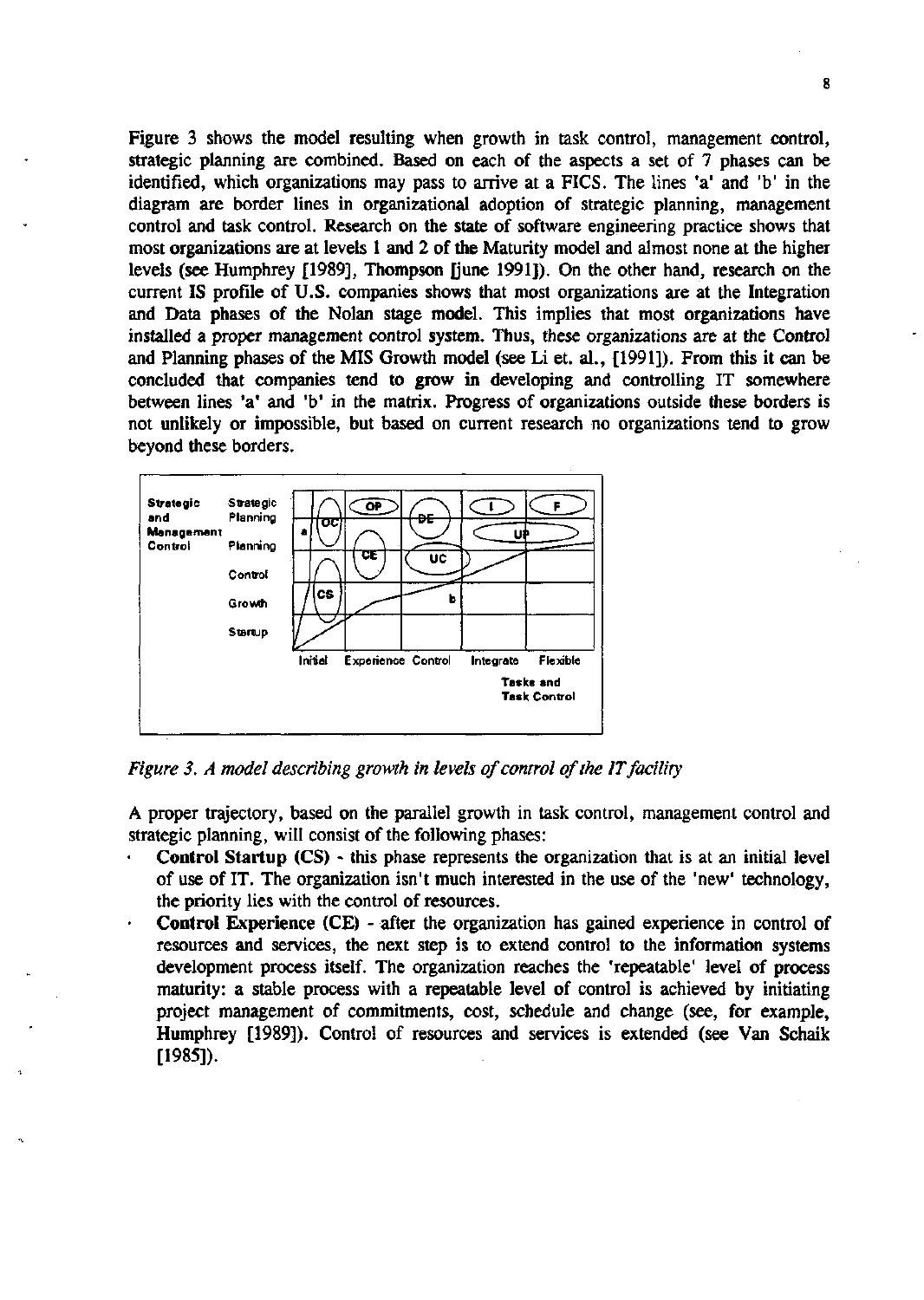- Define Experience (DE) during this phase, the organization gains more experience in planning. The organization reaches the defined stage of process maturity: defmition of the process is necessary to assure consistent implementation and to provide a basis for better understanding of the process (see Humphrey [1985], Paulk et. al. [1991]). As the organization reaches this process, it has achieved a considerable level of control and planning of the use of information technology in the organization, including services and resources.
- Integrate (I) key architectures for data, applications and technology are being developed (see Van Schaik [1985]). Since the organization has achieved a considerable level of control an planning of use of information systems, its focus shifts to enhancing the infrastructure of the organization, and monitoring the control system itself (this concept, called management system monitoring, is discussed by Van Schaik [1985]). Decisions are made which facilities and organizational data are centralized in coporate data bases, and which facilities are decentralized.
- **Flexible** (F) with a controlled information systems development process and considerable experience in control and planning of information systems and services, the organization is capable of performing flexible information technology control, which means it can adapt quickly to any new circumstances affecting the control process.

Note that the ideal trajectory is slightly upward bended: strategie and management control is one step ahead of task control. This allows an organization to plan for, and thus be aware of, the changes needed to attain a flexible task control system.

Above an outline was given for a proper trajectory for organizational growth in the IT function. However, it was also discussed that based on empirical evidence it can be concluded that most organizations are at a considerable sophisticated level of planning and control of information systems, also strategie planning, whereas there are almost no organizations at the Integrate and Flexible level of the Maturity model (see Li et. al. [1991], Humphrey [1989], Thompson [june 1991]). Thus, organizations may be concerned with control of computer resources than the control over the way these resources are used. Even if the organization does reach some level of statistical control, by initiating project management of costs, Schedule and change of the systems development process, it still tends to get stuck in this phase of technology control and pays too much attention to control of resources and services and IS planning. This less desirable trajectory for growth in control of IT consists of the following phases:

- **Control Startup** (CS) as above.
	- **Overly Controlled (OC)** after the organization has gained experience in control of service and resources, it is too fixed on getting more control over its use of information systems, and forgets to start controlling the software development process itself. IT planning is initiated and worked out. Resources are planned. The organization still can develop in the right direction, to the CE-phase, but this will take a major effort in changing its view from use of information systems to development of information systems.
- **Overly Planned (OP)** because too much attention is paid to service and resource control and to planning, the organization has to shift its focus to the development process itself: it tries to achieve a stable information systems development process with a repeatable level of statistical control, by project management of change, costs etcetera.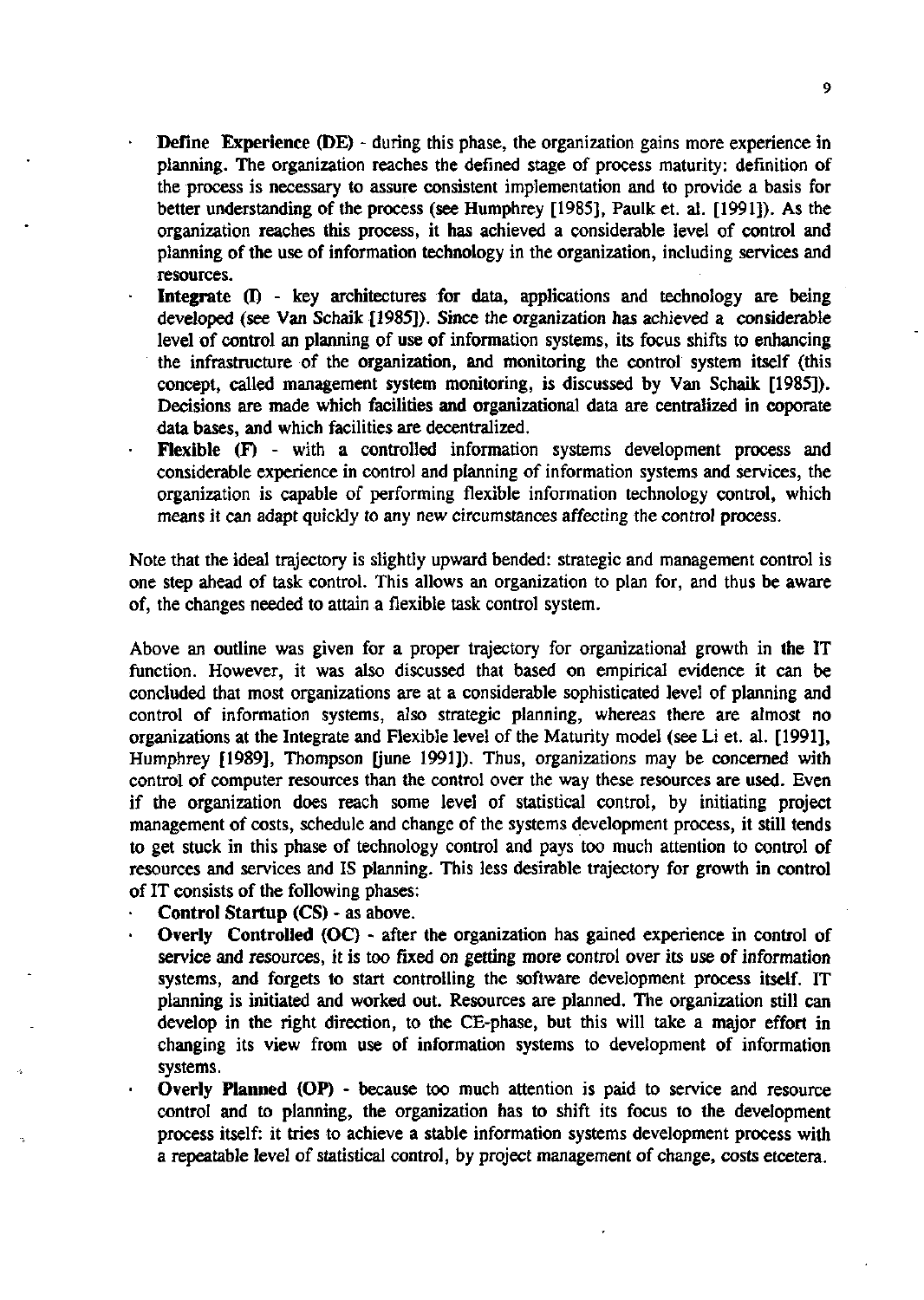When organizations pay too much attention on performing tasks and using state-of-the-art technology, another undesirable trajectory becomes visible. This trajectory is less likely to occur because most organizations have problems in controlling their systems development and maintenance processes. This trajectory consists of the following phases:

**Control** Startup (CS) - as above.

- **Underly Controlled** (UC)- just like an organization may pay too much attention to planning and control, it may take too much attention to performing activities instead of controlling and planning for these activities. The organization forces itself to introducé and use state-of-the-art technology, but forgets what to use the technology for. Planning for new information systems or new technology is limited.
- **Underly Planned** (UP) the organization has improved on planning for IT and information systems, but the level of strategie planning and management control does not correspond with the level of performing and managing activities in the short term, i.e. the task control. The organization is too much focused on using technology 'just because it is technology'. Planning for new technology may be overruled by the urge to use state-of-the-art technology.

Once an organization is in the OC-phase, OP-phase, UC-phase or in the UP-phase, it is very difficult to attain a considerable level of IT control. The organizational structure, task structure and culture are too fixed on using IT or on planning for these systems. In phases OC and OP, too much attention is paid to planning and controlling resources and services. It is difficult to shift attention to 'technical' issues of IT control, in this situation the IS development process and IT services. Planning, competitive advantage and business opportunities are the key words in phases OC and OP, and time and resources for measuring the software process and services are not available. The other way around, it is difficult for organizations in phase UC or UP to shift attention from performing excelent activities and using the state-of-the-art technology, to thoroughly planning and controlling for technology and information systems. Organizations in phase UC and OP tend'to use new technology just because it is state-of-the-art, not because the technology may be practically useful.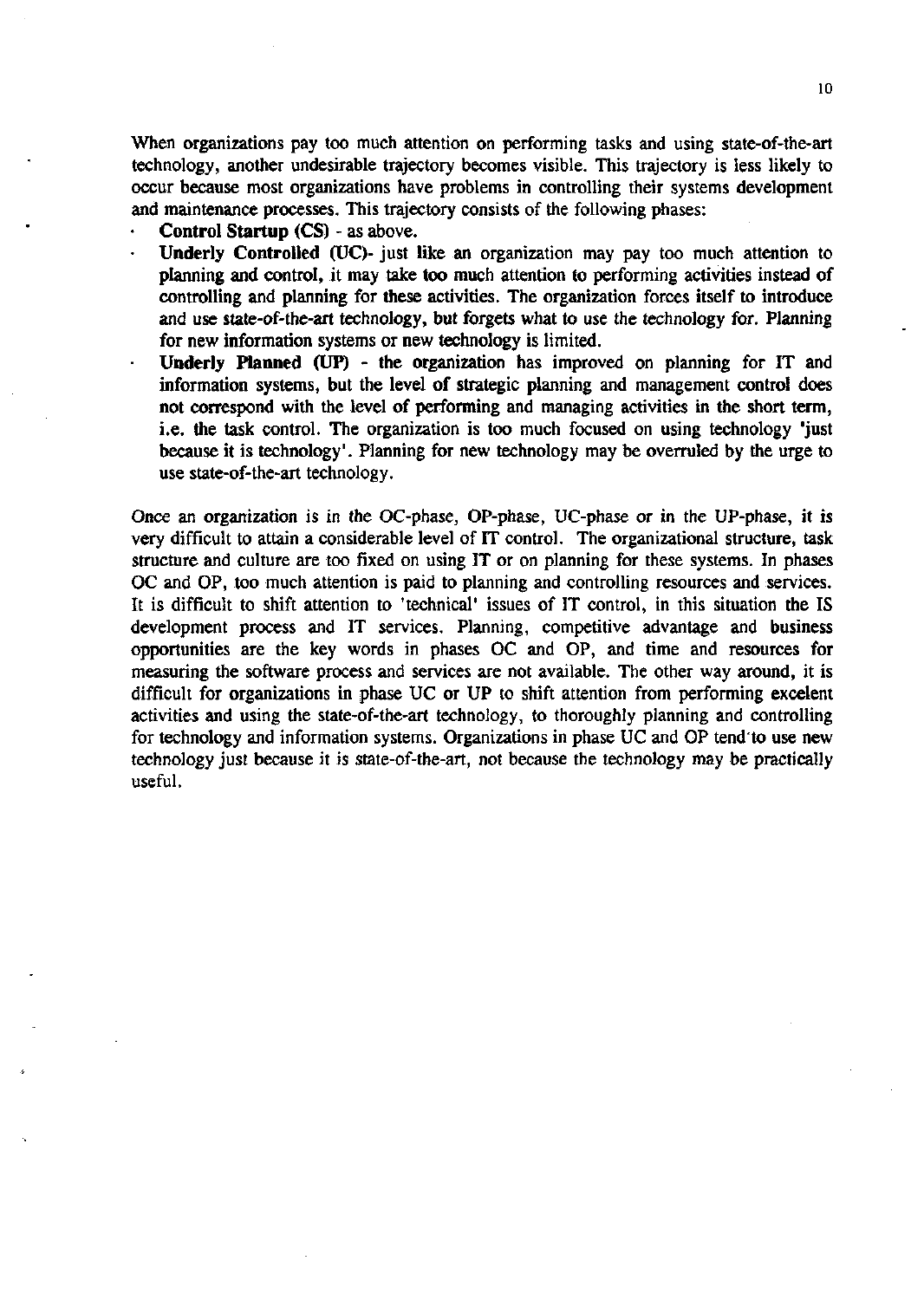### 5. Conclusions

In this paper, it was shown that that just like any other business function, management of the IT facility should be based on management accounting principles. By applying this perspective organizations can arrive at a proper IT facility. However, the era of specialization has given researcher of the IT facility more problems than solutions. Levels of planning and control are components of different research areas, and until now there is no model to combine the several levels of planning and control. In this paper a model was presented that tries to combine these levels of planning and control, based on a flexible information systems control system (FISC). This flexibility can be attained by focusing on four issues:

- simulating possible use of information technology in the organization as a whole;
- simulating possible use of information systems;
- shift in attention towards services, instead of systems development and maintenance;
- incorporating a flexible organization structure, e.g. teamwork, delegaion of responsibility, less documentation by group control.

Further research is necessary to elaborate the model, to verify its use in practice: the position of organizations in the model, the way of growth of organizations based on the model, the two dimensions of growth and its characteristics, the use and impact of IT based on the model, and the characteristics of the phases identified in the model for both the optimal and sub-optimal paths.

Although many researchers in IS-studies stress the importance of multi-discipline research, results from multi-discipline research are very limited. For individuals, acquiring knowledge of many disciplines is hardly possible in an increasingly complex and dynamic society. Thus, the only way to get results from multi-discipline research, and this type of research usually gives the most interesting and promising results, is to allow researchers in related fields to carry out joint research program.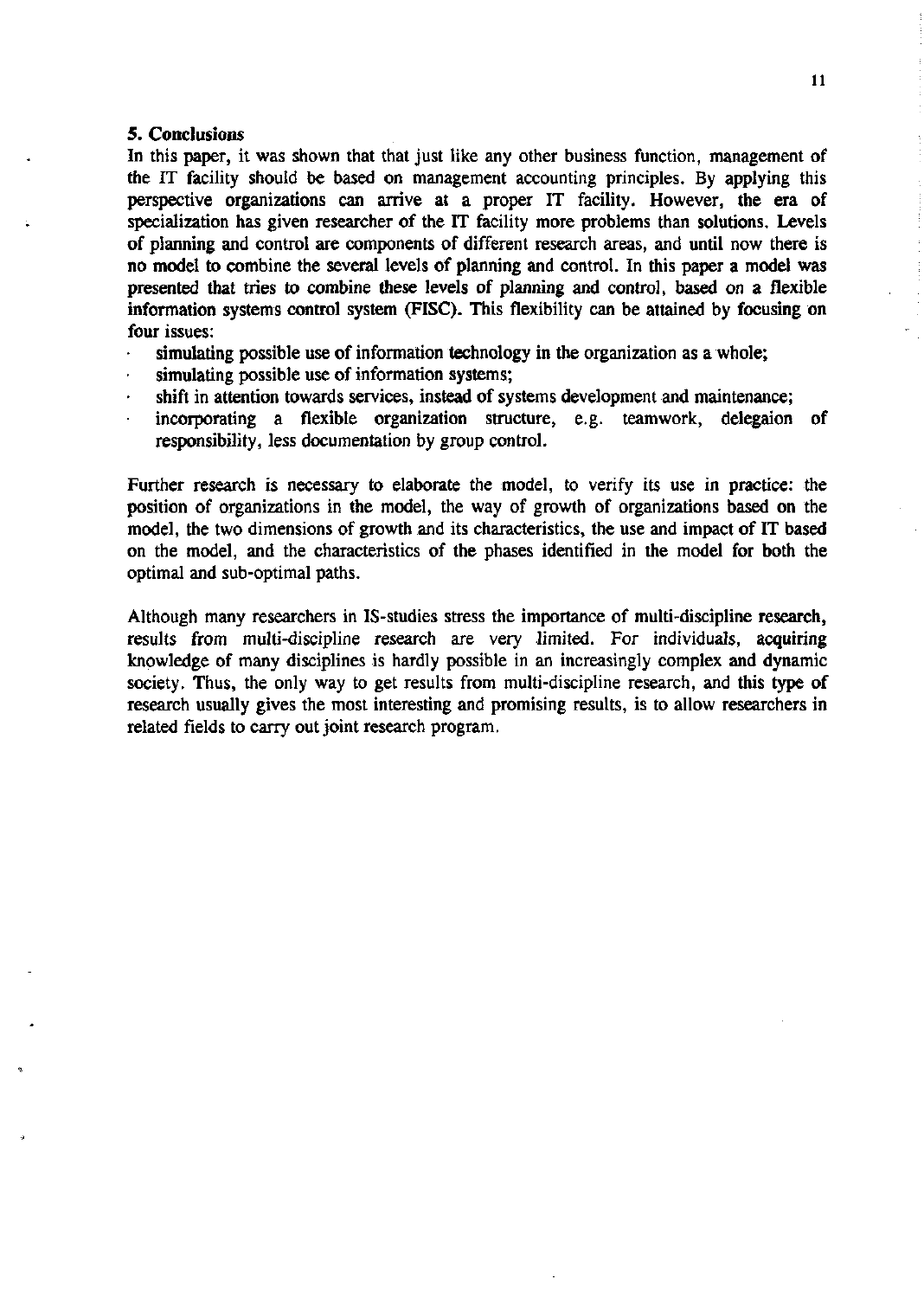#### References

- 1. Anthony R.N., [1965] *Planning and Control Systems: A Framework for Analysis,*  Division of Research, Graduate School of Business Administration, Harvard University, Boston.
- 2. Anthony R.N. and J. Dearden, N.M. Bedford, [1984], *Management Control Systems,*  fifth edition, Irwin, Homewood Illinois.
- 3. Bollonger T.B. and C. McGowan, [1991], "A Critical Look at Software Capability Evaluations", *IEEE Software,* July, pp. 25-41.
- 4. *CASE Strategies,* [1991], "Justifying the investment in CASE", Vol. III, No. 11, november.
- 5. Darton G. and S. Giacoletto, [1989], *Towards an Enterprise Information Model,* DEC, Geneva, Switzerland, GD&SG, September.
- 6. Deming W.E., [1986],*Out of the Crisis,* MIT Center for Advanced Engineering Study, Cambridge, MA.
- 7. DeLisi P.S., [1991], "Lessons from Steel Axe: Culture, Technology, and Organizational Change, *Sloan Management Review,* Fall, pp. 83-93.
- 8. Dichter S.F., [1991], "The organization of the '90s", *The McKinsey Quarterly,* No. 1, pp. 145-155.
- 9. Drucker P.F., [1988], "The Coming of the New Organization", *Harvard Business Review,* January-February, pp. 45-53.
- 10. *I/S Analyzer,* [1991], "Information Systems: the risk and the return", december, vol. 29, no. 12.
- ll.Gibson C.F. and R.L. Nolan, [1974], "Managing the Four Stages of EDP Growth", *Harvard Business Review,* January/February, pp. .76-88.
- 12.Hauptman O. and T.J. Allen, [1987], *The influence of Communication Technologies on Organizational Structure: A Conceptual Model for Future Research* (Cambridge, MA: MIT Soan School of Management, Management in the 1990s, working paper 90s:87- 038, May).
- 13. Hopstaken B.A.A. and A. Kranendonk, [1990], *Informatieplanning in tweevoud,*  (Information Planning in duplicate; in dutch), Stenfert Kroese B.V., Leiden/Antwerpen.
- 14.Humphrey W.S., [1987], *Characterizing the Software Process A Maturity Framework,*  Software Engineering Institute, Carnegie Mellon University, CMU/SEI-87-TR-ll, ESD-TR-87-112, June.
- 15.Humphrey W.S., [1989], *Managing the Software Process,* Software Engineering Institute, Addison-Wesley Publishing Company.
- 16.Humphrey W.S. and B. Curtis, [1991], "Comments on 'A Critical Look'", *IEEE Software,* July, pp. 42-46.
- n.Humphrey W.S. and D.H. Kitson, T.C. Kasse, [1989], *The State of Software Engineering Practice: A Preliminary Report,* Software Engineering Institute, Carnegie Mellon University, CMU/SEI-89-TR-1, ESD-TR-89-01, February.
- 18. Juran J.M., [1988], *Juran on Planning for Quality,* Macmillan, New York, NY.
- 19. Juran J.M., [1989], *Juran on Leadership for Quality,* The Free Press, New York, NY.
- 20. Li E.Y. and J.C. Rogers, [1991], "An information systems profile of U.S. companies", *Information & Management,* 21, pp. 19-36.
- 21.Malone T.W. and J.F. Rockart, [1991], "Computers, Networks and the Corporation", *Scientific American,* September, pp. 92-99.
- 22. Martin J., [1982], *Strategie Data-Planning Methodologies,* Englewood Cliffs, New Jersey.